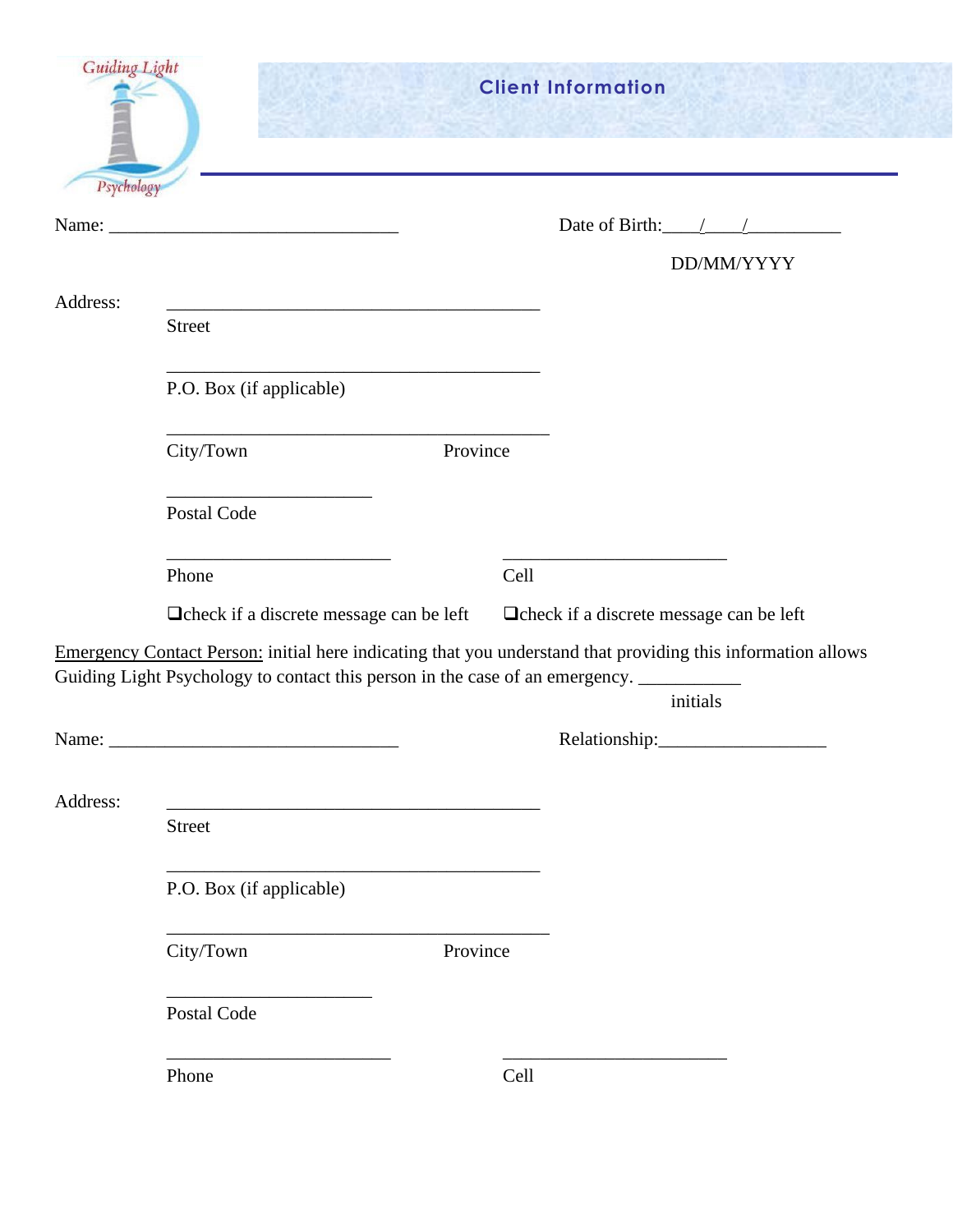Describe what your hope to achieve through the help of Counselling:

Other than what you have listed above, do you have any of the following concerns?

|           |                           |                                                                          | Describe                     |  |
|-----------|---------------------------|--------------------------------------------------------------------------|------------------------------|--|
| Financial | $\Box$ Yes                | $\square$ No                                                             |                              |  |
| Legal     | $\Box$ Yes                | $\square$ No                                                             |                              |  |
| Medical   | $\Box$ Yes                | $\Box$ No                                                                |                              |  |
|           |                           |                                                                          |                              |  |
|           |                           |                                                                          |                              |  |
|           |                           |                                                                          |                              |  |
|           |                           |                                                                          |                              |  |
|           |                           | Have you ever received counselling before? $\square$ Yes<br>$\square$ No |                              |  |
|           |                           |                                                                          |                              |  |
|           |                           | Have you ever been hospitalized for a mental health issue? $\Box$ Yes    | $\Box$ No                    |  |
|           |                           |                                                                          |                              |  |
|           | What is your work status: |                                                                          |                              |  |
|           |                           | $\Box$ Working/Good Attendance                                           | □ Working/Frequent Absence   |  |
|           |                           | □Sick Leave                                                              | $\Box$ Short Term Disability |  |
|           |                           | $\Box$ Long Term Disability                                              | $\Box$ Worker's Compensation |  |
|           |                           | $\Box$ Retired                                                           | $\Box$ Other                 |  |